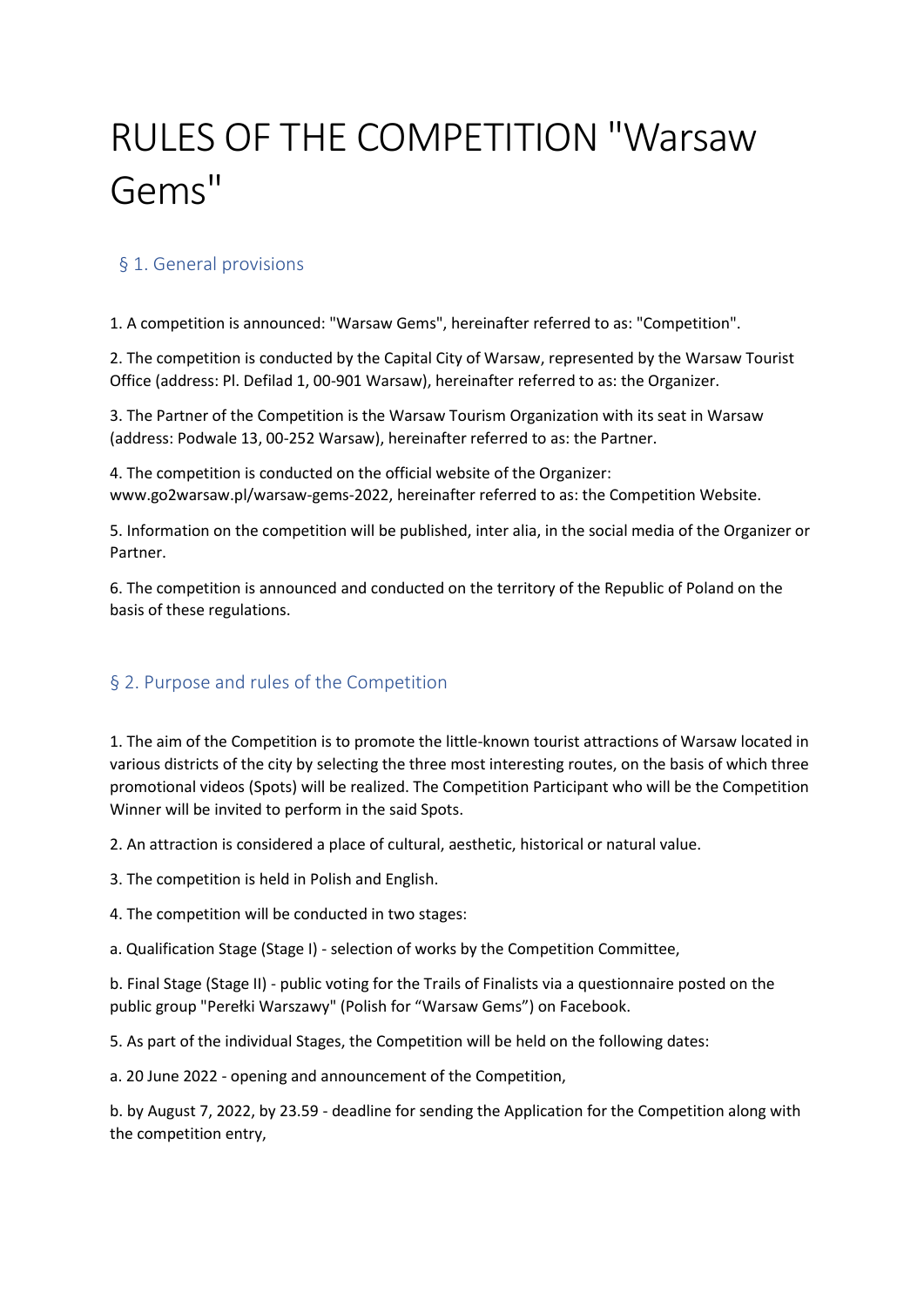c. August 19, 2022 - selection of the Trails of the Finalists by Competition Commission and publication of the survey with the Trails of the Finalists on the group "Perełki Warszawy" on Facebook.

d. 2 September 2022 at 12:00 noon - voting through the survey is closed and the Competition Laureates are announced.

e. The award ceremony will take place on the date agreed with the Laureates, the report from the award ceremony will be published on the Internet on the Organizer's and Partner's social profiles.

f. September - October 2022 - realization of 3 Spots with the participation of the Competition Laureates. If it is not possible to realize the Spot in the above-mentioned date, another convenient date will be agreed with the Laureate.

## § 3. Rules for participation in the Competition

1. The Competition Participant may be a natural person with full legal capacity who meets all the conditions set out in these regulations, hereinafter referred to as the Participant.

2. Employees of the Warsaw Tourist Office and the Warsaw Tourism Organization, as well as members of the closest families of the persons referred to above (ie their spouses, children, parents and siblings) may not participate in the Competition.

3. Participation in the Competition is voluntary and free of charge.

4. Upon sending the Application along with the competition work, the Participant grants the Organizer a free, territorially unlimited, non-exclusive license to use the proprietary copyrights to the Work and disseminate the Work, i.e. the description of the trail and photos, in whole or in any fragments, including compilation, for an indefinite period, in the following fields of use:

a. in the field of recording and reproducing the Work - producing copies of the Work by any technique, including printing, reprographic, magnetic recording and digital technology,

b. in terms of trading in the original or copies on which the Work has been recorded - marketing, lending or renting the original or copies,

c. in the scope of sharing the Work in a manner other than specified in point b - public performance, display, display, reproduction, broadcasting and rebroadcasting, as well as making the Work available to the public in such a way that everyone can access it at the place and time by himself selected, including on the Internet, on websites, blogs, websites, in social media, including Facebook, Twitter, Instagram, on the YouTube channel, use in urban space.

5. The scope of the license granted on the terms specified in par. 4 above also includes the right to grant permits to dispose of and use studies of the Works and the right to authorize the Organizer to exercise dependent rights in the fields of use indicated in § 3 sec. 4 of the Regulations. The Participant grants the Organizer permission to make any changes and modifications to the Work, including framing photos, changing their colors, changing the resolution, saving to various graphic formats.

6. The Participant also authorizes the Organizer to grant sub-licenses covering all the Participant's rights specified in section 4 and 5 above for the benefit of any entity / third party.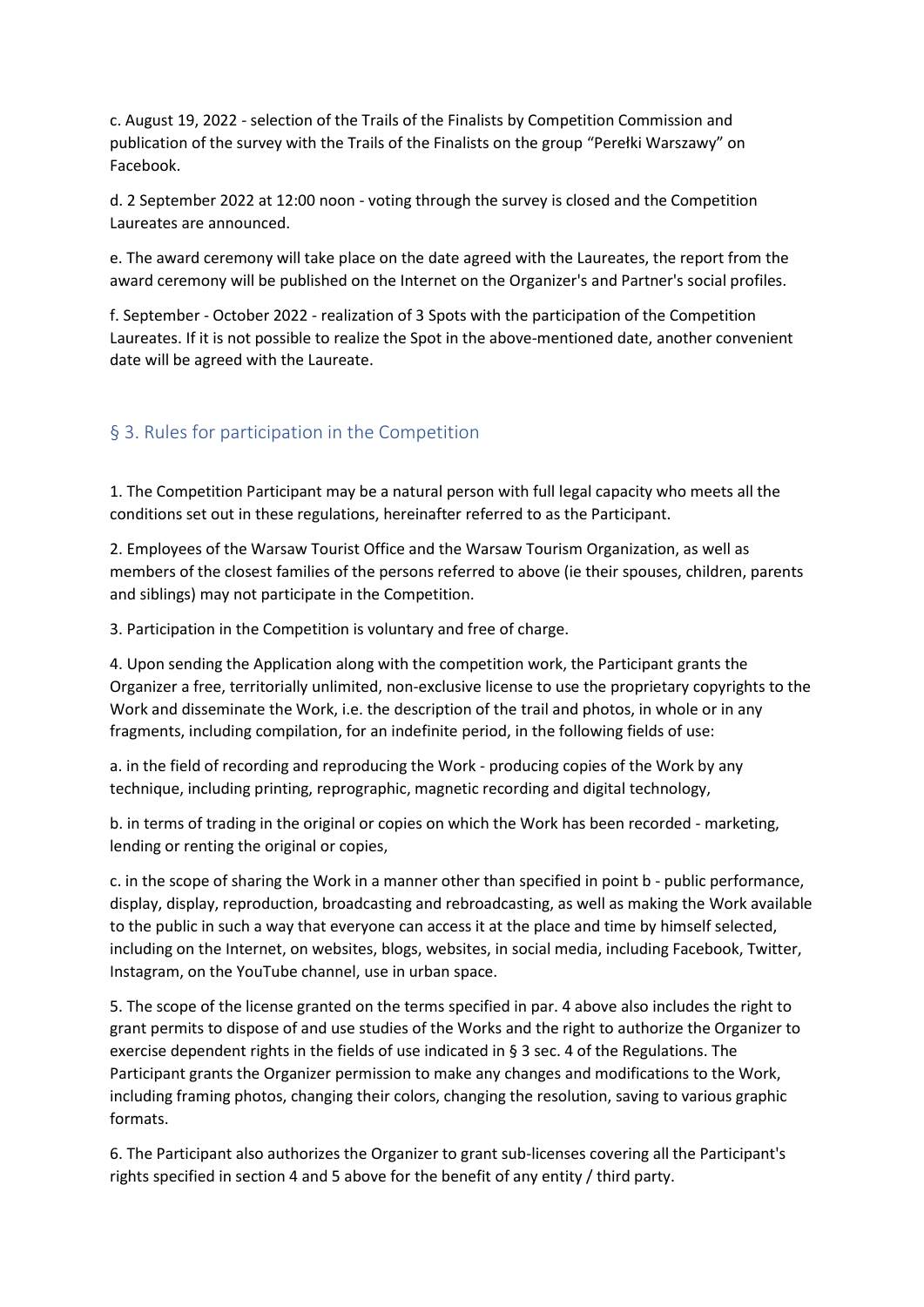7. Sending the Application is tantamount to the free authorization of the Capital City of Warsaw to exercise personal copyrights to competition works with the possibility of granting further authorization to a third party / other entities.

8. Sending the Application is tantamount to granting the Participant's permission to use, including publishing his name and surname, information about the city / district in which he lives or other information provided by the Participant independently in the Application form, information about the results of the Competition - in order to inform about the Participant's participation in the Competition and the course of the Competition.

9. Upon selecting the Finalists, the Finalist grants the Organizer a license to use and distribute the competition entry, including the changes described in Appendix 1, in particular regarding the use of the Finalist Work in the promotional material (Spot) for the presentation of the routes.

9. Joining the Competition is tantamount to giving consent by the Finalist to the free recording and use of the Finalist's image on the terms set out in Appendix 2

10. The consent of the Laureate to his performance in the Spot is tantamount to the consent of the Laureate to the free recording and use of the image of the Laureate on the terms set out in Appendix 3, in particular as part of the Spots referred to in § 2 of the Regulations.

11. Each Finalist is obliged to submit to the Organizer Attachments 1 and 2 with a legible, handwritten signature and the date (the content of the license, consent to use the image). The laureate who has consented to his performance in the Spot is obliged to submit to the Organizer on the date agreed with the Organizer with a legible, handwritten signature and the date of Appendix No. 3

12. The Organizer of the Competition reserves the right to exclude a Participant from the Competition, in particular in the following cases:

a. breaking the provisions of the Regulations,

b. dependent work (including plagiarism),

c. presenting unethical and illegal behavior,

d. providing false or incomplete data,

e. failure to attach to the Application referred to in § 4 of the Regulations scans of the personally signed attachments No. 1 and 2.

13. The Competition will not include competition works that do not meet the conditions or are sent in violation of the rules set out in § 4 of the Regulations, as well as prepared by people who do not meet the requirements set out in § 3 of the Regulations.

## § 4. Course of the Competition

1. The condition for participation in the Competition is sending a correctly completed Application within the deadline specified in the Regulations, via the form available on the Competition Website. A correctly completed Application is tantamount to the Participant's acceptance of the terms of the Regulations, including the terms of the license granted, consent to the processing of personal data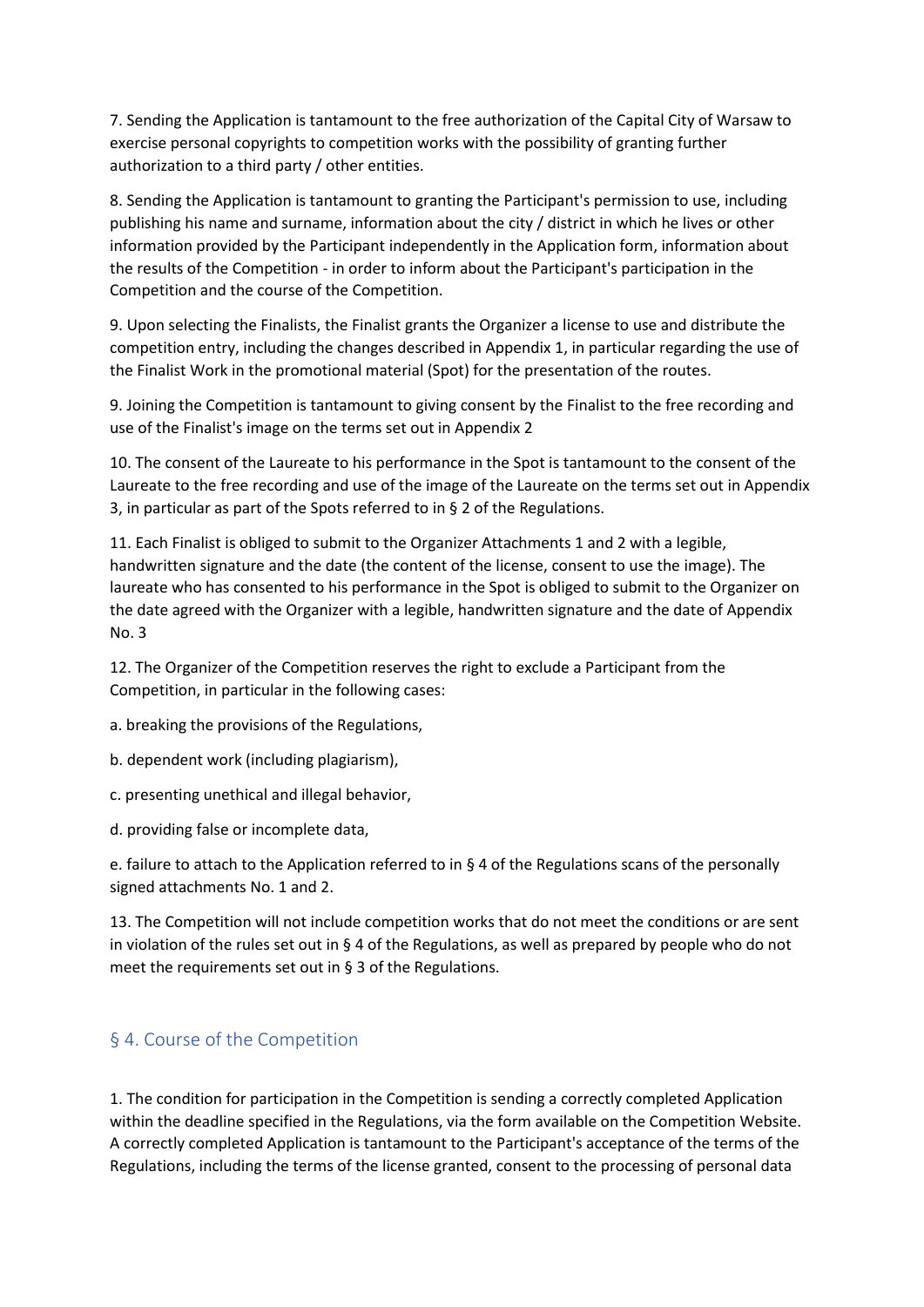and confirmation of reading the information clause regarding the processing of personal data of the Competition Participants.

2. The application should include:

a. competition entry, i.e .:

a.i. a short description (up to one thousand five hundred characters with spaces) of the original route, including three to five places within walking distance, which the Participant considers to be the Pearls of Warsaw, i.e. attractions off the beaten track,

a.ii. three to five photos presenting the submitted places (.jpg format, minimum length of the shorter side 1080px, maximum size 5 Mb). Each submitted place should be documented with at least one photo. The photos cannot contain the image or face of any person other than the Participant.

b. a scan of personally signed attachments No. 1 and 2

3. Each Participant may submit a maximum of one competition entry.

4. Only competition works prepared by the Participant may be submitted to the Competition.

5. The participant declares that he is entitled to economic and personal copyrights to the competition work, the rights to the above-mentioned the competition work is not in any way limited or encumbered with the rights of third parties, and that the use and dissemination by the Organizer or the Partner of the competition work will not infringe the rights of third parties, in particular property or personal copyrights and related rights, personal rights and the right to image. In the event of such a breach, the Competition Participant shall be solely responsible for the persons whose rights have been violated.

6. Confirmation of participation in the Competition is a return e-mail from the Organizer that the Application has been received by him.

7. Only works that have not been previously submitted to another competition may be submitted to the Competition, with the proviso that the Participant may reuse his / her work submitted to the previous edition of the Pearls of Warsaw competition, if it has not qualified for the Final Stage.

8. Works sent to the Competition will not be returned to the Participants.

## § 5. Settlement of the Competition

1. In order to evaluate the submitted works, a Competition Commission will be appointed by the Organizer. The Competition Committee will include representatives of the Warsaw Tourist Office, representatives of the Warsaw Tourism Organization and the City Marketing Office.

2. The task of the Competition Committee is:

a. verification of the submitted competition works in terms of formalities, including qualifying the submitted works for participation in the Competition,

b. evaluation of works qualified for the Competition and selection of works by Finalists.

c. determining the result of the Competition in the event of a score tie for the Finalists.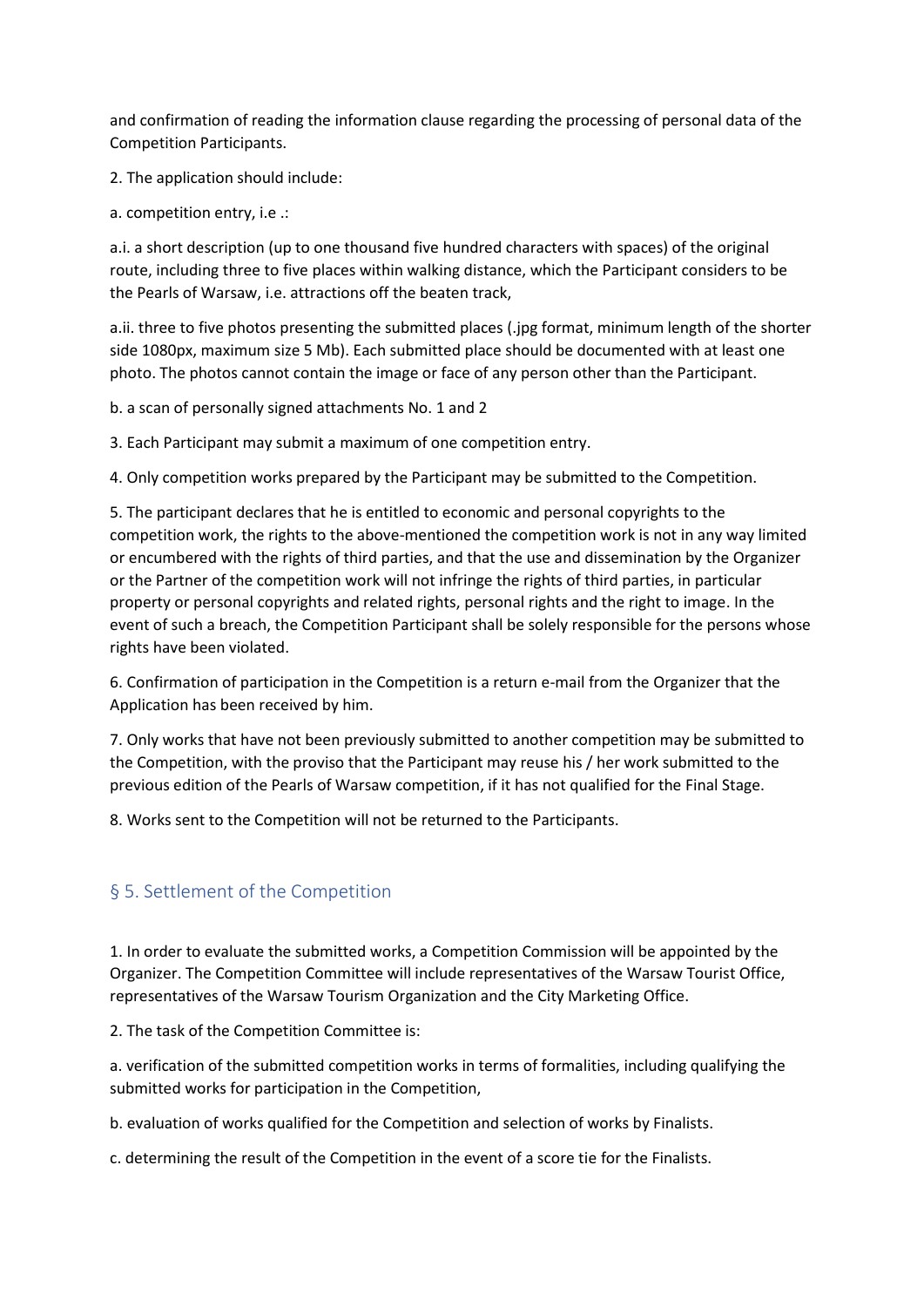3. The Competition Committee will evaluate the works according to the following criteria:

a. compliance of the competition entry with the subject of the competition,

b. attractiveness and originality of the designed route,

c. the quality of the route description and pictures

4. In the 1st stage of the Competition, the Competition Commission will select up to 10 (ten) final works, which will be qualified for the next stage, from the submitted works.

5. The Laureates will be selected by counting the votes cast by the audience.

6. The audience votes through a poll published on the "Perełki Warszawy" group on Facebook. The survey will be active from the date of the Final Routes announcement until September 2, until 12:00 noon. Each user can cast one vote for (1) one selected trail. After adding up the votes of the audience in the poll, a ranking is prepared according to which the three Winners with the highest number of votes are selected.

7. In the event of a point tie, the Competition Commission will decide to distribute the points to the Finalists.

8. The decisions of the Committee are final.

9. The results of the Competition will be published on the Competition Website.

#### § 6. Awards

1. The Competition will award the following types of prizes: Main Prizes for Winners and Prizes for Finalists.

2. The laureates, i.e. the Grand Prize Winners, will receive:

a. for the 1<sup>st</sup> place - one overnight stay with breakfast for 2 at Mamaison Hotel Le Regina and a double invitation to a river cruise with "Po Wiśle"

b. for 2<sup>nd</sup> place - one night with breakfast for 2 people at the Polonia Palace Hotel and a double invitation to a river cruise with "Po Wiśle"

c. for 3rd place - dinner for 2 at the "Different" restaurant (dining in complete darkness, being served by blind waiters) and a voucher for the treasure hunt game "Warszawskie Gry Miejskie" for 5 people in the mobile application and a double invitation to a river cruise with "Po Wiśle"

3. Finalists will receive Finalist Awards in the form of:

a. double invitation to a Chopin concert at the "Fryderyk" Concert Hall in Podwale (to be used for any regular concert)

b. tickets for two people to the observation deck at the Palace of Culture and Science

c. 1 mug from Warsaw from a limited collection

d. 1 jar of honey from Warsaw bees

e. a pair of socks with the Warsaw motif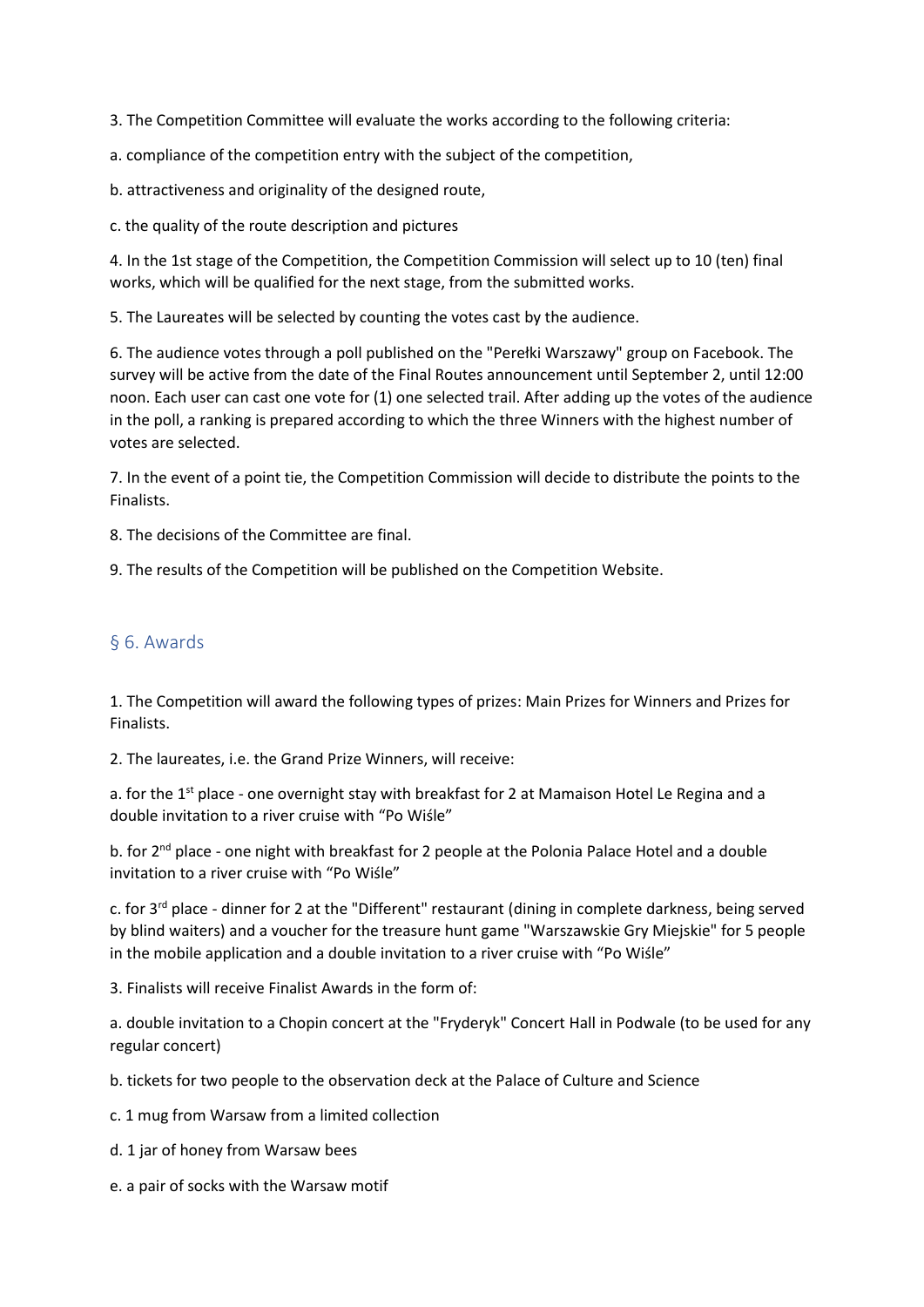4. The award cannot be exchanged for its cash equivalent.

5. The Organizer reserves the right not to select any or select a smaller number of Finalists or Winners of the Competition in the absence of Entries that meet the formal requirements.

## § 7. Personal data protection

1. The administrator of the Competition Participant's personal data is the Director of the Warsaw Tourist Office, hereinafter referred to as "the Administrator".

2. The Competition Participant may contact the Administrator directly by writing to the following address: Pl. Defilad 1 (10th floor), 00-901 Warsaw, e-mail: sekretariat@go2warsaw.pl or through the data protection officer appointed by him by sending a message to the e-mail address: iod@go2warsaw.pl or by calling: 22 656 64 86. Only matters relating to the processing of the Competition Participant's personal data, including matters relating to the exercise of his / her rights, should be referred to the personal data protection inspector.

3. The Administrator processes the personal data of the Competition Participant, name and surname, e-mail address, other data provided in the Application for the purpose of organizing and conducting the Competition, including the publication of information about the Finalists and Winners of the Competition and the prizes awarded to them, the promotion of the Competition, as well as the promotion of Warsaw as an attractive tourist destination, as well as for archiving and accountability purposes required by the provisions of the general regulation on the protection of personal data.

4. The personal data of the Competition Laureates in the form of their images will also be processed, in particular on the website www.go2warsaw.pl and social media in the form of Spots and photos with their participation. Personal data of the Competition Finalists in the form of their image will also be processed, in particular on the website www.go2warsaw.pl and social media in the form of photos with their participation.

5. The personal data referred to above will be processed by the Administrator for the duration of the Competition, for the period required by law, and in the case of personal data of Winners and Finalists, for the duration of the license to use and distribute the Works and the duration of the consent to use the image.

6. Personal data will be processed on the basis of expressed consent, in accordance with art. 6 sec. 1 lit. a) GDPR, as well as pursuant to art. 6 sec. 1 lit. c) GDPR - based on the law, i.e. copyright law, in particular regulations relating to personal copyrights, pursuant to art. 6 sec. 1 letter b) GDPR processing is necessary to perform the license agreement between the Participant and the Organizer, art. 6 sec. 1 lit. e) GDPR - processing is necessary to perform a task carried out in the public interest, which is to enable the Organizer to conduct the Competition, enable Competition Participants to take part in it and perform the statutory tasks of the Organizer, including promotion and advertising of the Capital City of Warsaw as an attractive tourist destination, presenting the cultural and artistic values of the city, shaping an interesting image of Warsaw outside Poland.

7. Competition participants whose data will be processed by the Administrator have the right to:

a. access to the content of personal data and their correction, rectification and limitation of processing;

b. transfer personal data and the right to delete them;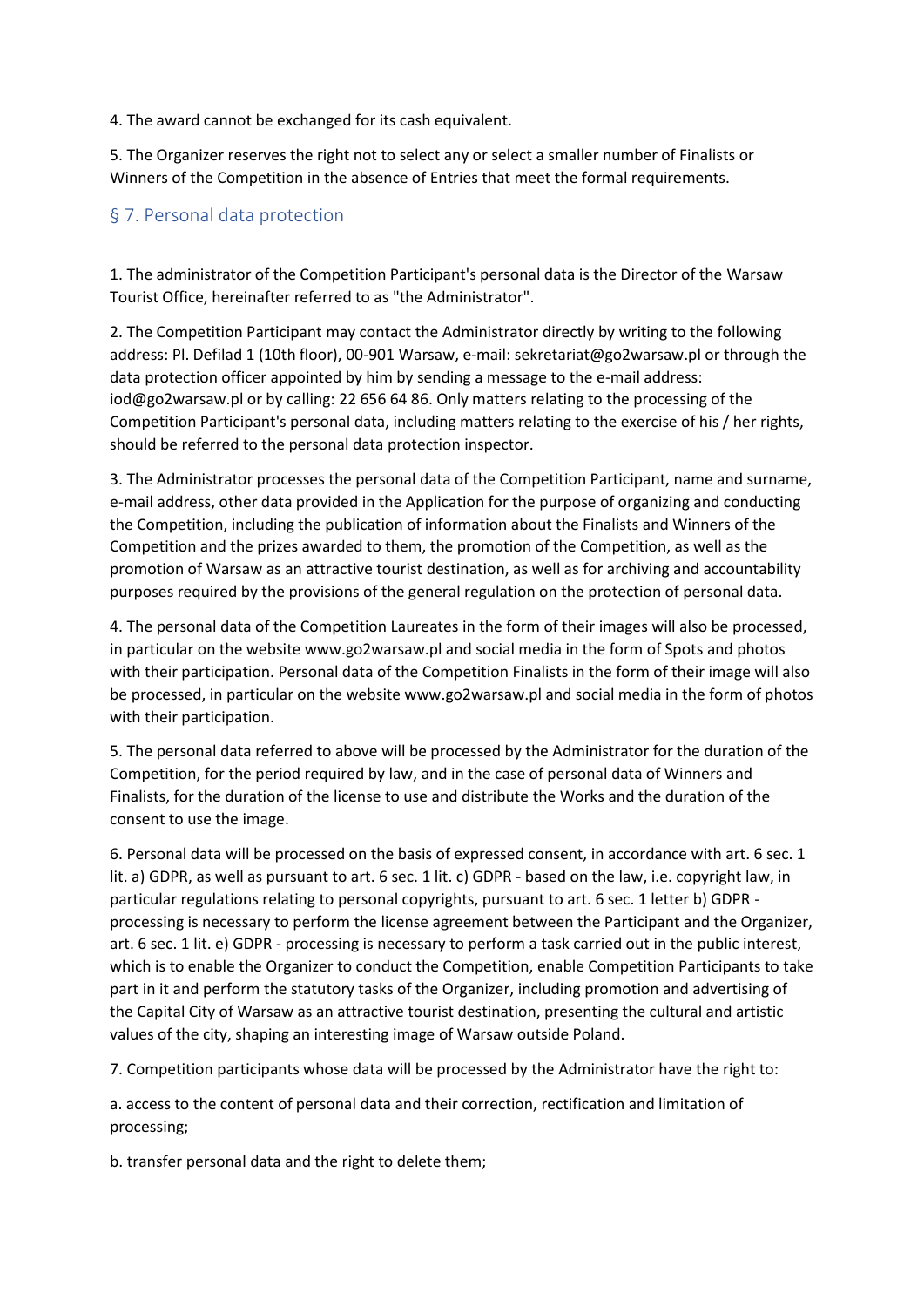c. object to the processing of personal data;

d. bring a complaint to the President of the Office for Personal Data Protection (Office for Personal Data Protection, ul. Stawki 2, 00-193 Warsaw).

8. The recipients of personal data in connection with and for the purpose of performing the competition may be:

a. Competition Partner and Founders of the Awards for Finalists and Laureates;

b. users of the Internet, social applications, etc., institutions and offices cooperating with the Administrator in the field of activities promoting Warsaw as an attractive tourist destination,

c. entities providing accounting services, service quality research, debt recovery, legal and analytical services for the Warsaw Tourist Office;

d. providers of IT systems and IT services;

e. postal operators and couriers;

f. bodies authorized to receive personal data on the basis of legal provisions.

g. organizational units of the Capital City of Warsaw (budgetary units and budgetary establishments) and legal entities of the Capital City of Of Warsaw.

9. A person (Competition Participant) whose personal data is processed by the Administrator on the basis of consent in connection with participation in the Competition at any stage, has the right to withdraw consent to the processing of his personal data to the extent to which such consent has been given. Withdrawal of consent, however, will not affect the processing which was carried out on the basis of the consent of that person before its withdrawal.

10. Personal data of the Competition Participants (name, surname and image) will not be transferred to a third country, except for making the Spots and photos with the Winners, photos with the Finalists available on the Internet, including on the Administrator's website (www.go2warsaw. pl) or the Organizer's social networks, YouTube channel, applications. In the described situation, data in the form of name, surname and image will be transferred outside the European Economic Area, in particular to Google Inc with its seat in the USA, Facebook Inc. based in the USA and to Twitter Inc. based in the USA. The transfer will take place on the basis of regulations securing the protection of personal data, approved by the European Commission.

11. Personal data of the Competition Participants will not be processed in an automated manner, including profiling.

12. Providing personal data by the Participants is voluntary, but necessary to participate in the Competition, to the extent to which it concerns the name and surname of the creator of the Work, is obligatory and results from the content of Art. 16 of the Act on Copyright and Related Rights.

## § 8. Final Provisions

1. The Organizer reserves the right to cancel the Competition at any time without giving any reason. In this case, the submitted competition works will be removed and the Organizer will not use them in any way.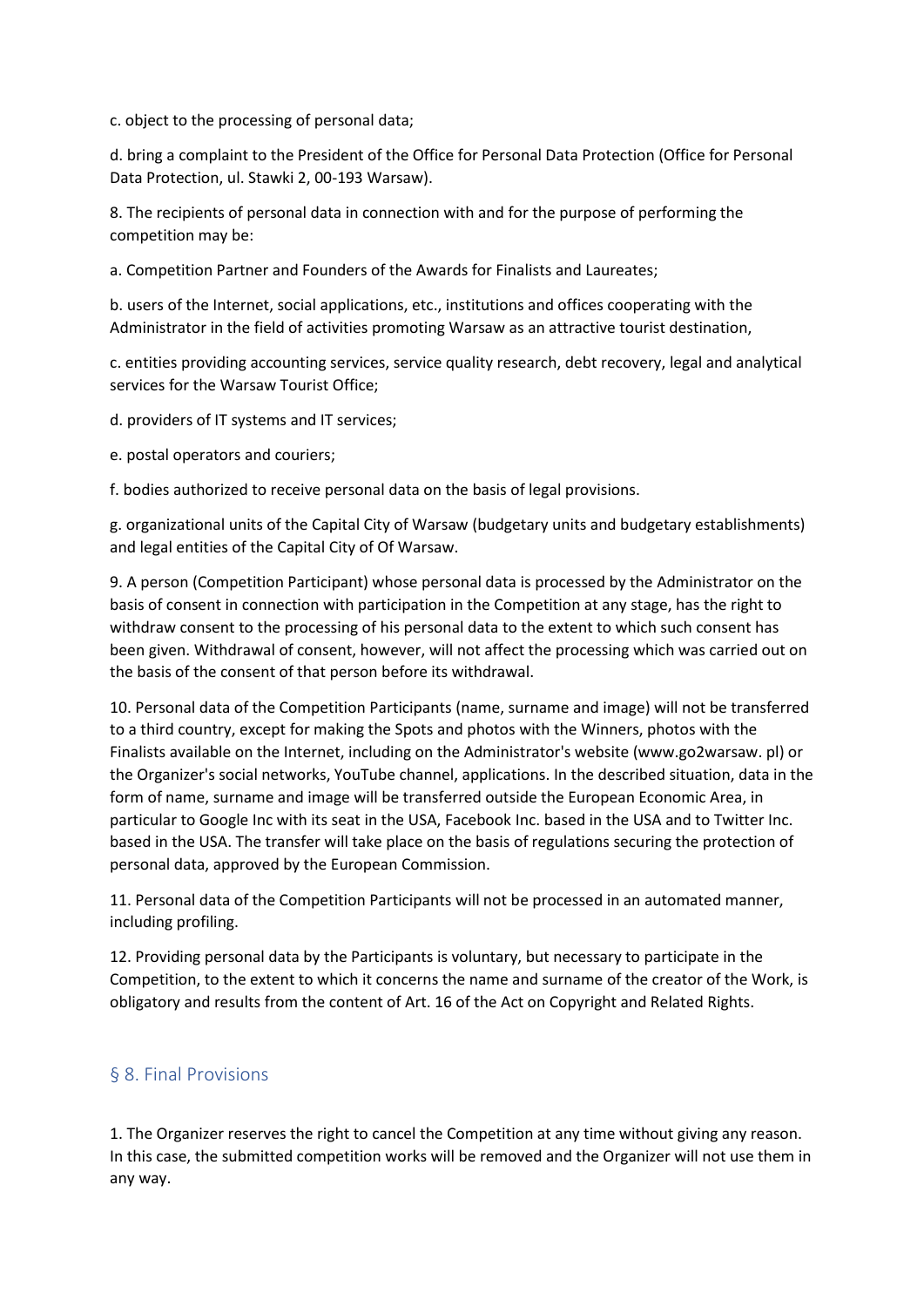2. The Organizer is not responsible for the reliability and truthfulness of the Competition Participants' data, including the inability to transfer the Prizes, for reasons attributable to the Participant, in particular if the Participant has not provided a real correspondence address or the given data is incomplete or out of date.

3. The Organizer declares that it does not control or monitor the content posted by Participants in terms of reliability and truthfulness, subject to actions related to the removal of violations of these Regulations or generally applicable law.

4. The competition is in no way sponsored, endorsed or conducted by the social networks Facebook, Instagram and Twitter.

5. The Organizer shall not be liable for any disruptions in the operation of ICT links, servers, interfaces, browsers, as well as for temporary or permanent blocking of the website or application, in particular by Facebook, affecting the fulfillment of the conditions of participation in the Competition.

6. The Organizer and the Partner shall not be liable for events preventing the Competition from being carried out due to force majeure or circumstances beyond the control of the Organizer or the Partner.

7. The Organizer reserves the right to end, interrupt and modify the terms of the Competition before its end, without awarding prizes.

8. The organizer reserves the right to amend the Rules of the Competition, which do not infringe upon the acquired rights of the Competition participant. The amended Regulations will apply from the moment of their publication on the website www.go2warsaw.pl/warsaw-gems-2022

9. Contact with the Organizer is possible at internet@go2warsaw.pl

10. The Regulations come into force on the day of their publication.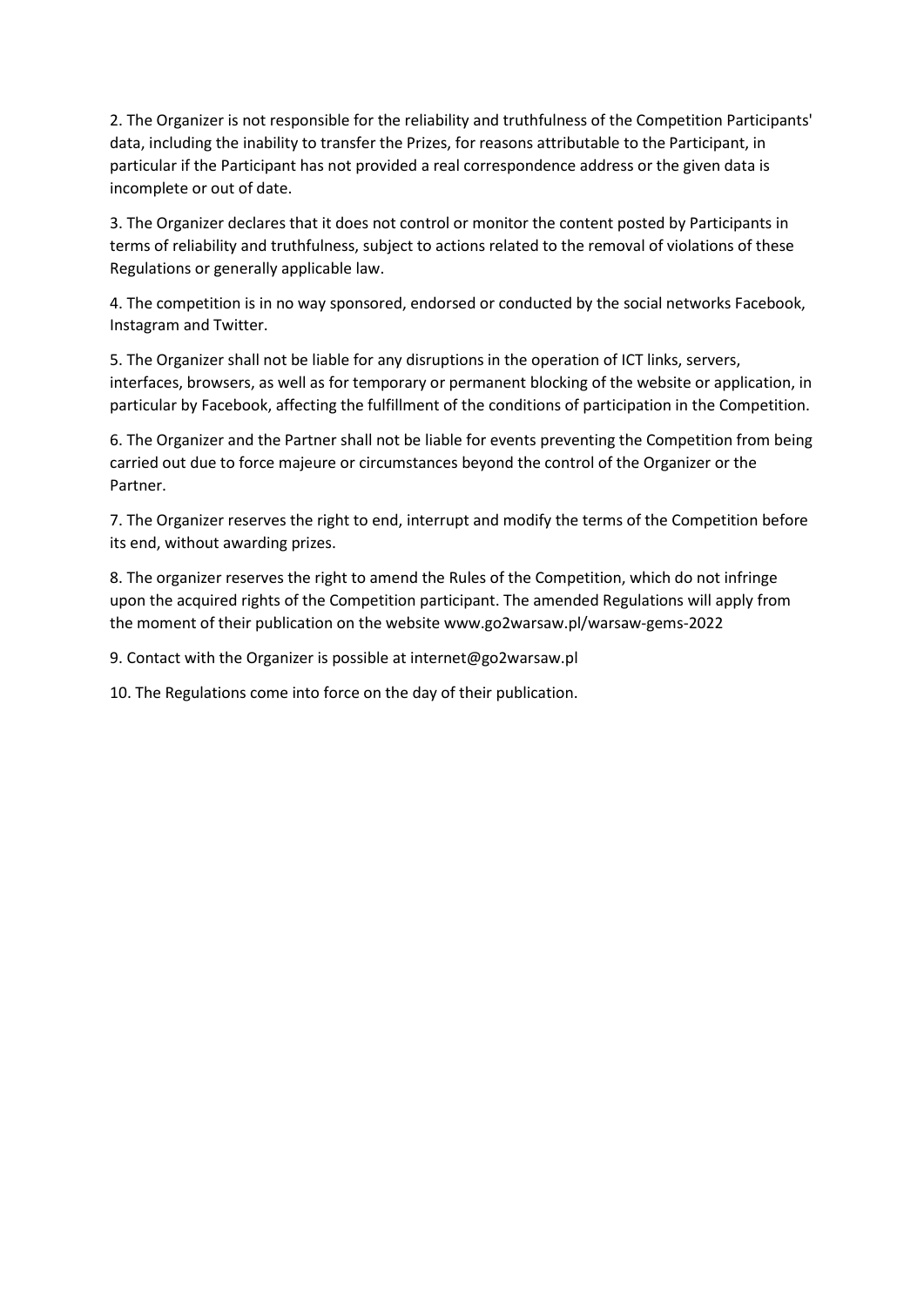## Appendix 1. NON-EXCLUSIVE LICENSE

1. The Finalist grants the Organizer the right to use the Competition work and any photos made available to the Organizer as part of the "Warsaw Gems" Competition (hereinafter: the Work).

2. The Finalist declares that:

a. is the creator of the Works,

b. he is entitled to the Works referred to in point 1 above, exclusive and unlimited proprietary copyrights and all personal copyrights;

c. his property and personal copyrights to the Works are in no way limited or encumbered with the rights of third parties and that it does not infringe the rights of third parties;

d. The works referred to in point 1 above are free from legal defects;

e. may dispose of copyrights to the Works to the extent necessary to conclude and perform this contract;

f. the use of the Works by the Organizer will not infringe the rights of third parties;

3. The license granted by the Finalist to the Competition Organizer includes the right to use the economic copyrights to each of the Works referred to in point 1, in whole or in part, in all fields of use, including those indicated in Art. 50 of the Copyright and Related Rights Act, and in particular:

a. in the field of recording and reproducing the Work - producing copies thereof by any technique (material and immaterial copies), including magnetic recording, photosensitive, audiovisual, digital, optical, printing, reprographic, computer regardless of the recording format and medium, size, form , techniques, binding, properties of the product incorporating the work, type and method of distribution or publication;

b. entering into the memory of any device, including a server, computer, mobile device, operation on any number of workstations, mobile devices, temporary and permanent recording, copy of records, archiving of records;

c. in terms of trading in the original or copies on which the Work has been recorded - marketing, lending or renting copies; exchange with third parties in the country and abroad; irrespective of the type of activity, type of copy, carrier, distribution channel, connection with another object;

d. in the scope of sharing the work in a manner other than specified above - exhibiting, displaying, playing and making the work available to the public in such a way that everyone can have access to it at a place and time chosen by them on the Internet, on websites, blogs, websites, in social media, including on Facebook, Twitter, Instagram, on the Youtube channel, in accordance with the applicable regulations, in mobile applications, in other networks, including telephone, ICT, multimedia and computer; interactive use; making available via streaming media and as part of any telecommunications services, in a manner enabling any use and unlimited reproduction of the Works;

e. using in whole or in part, including as part of compilations, collections, Collective Works or combinations with other goods, including other Works, in various changed and abridged versions;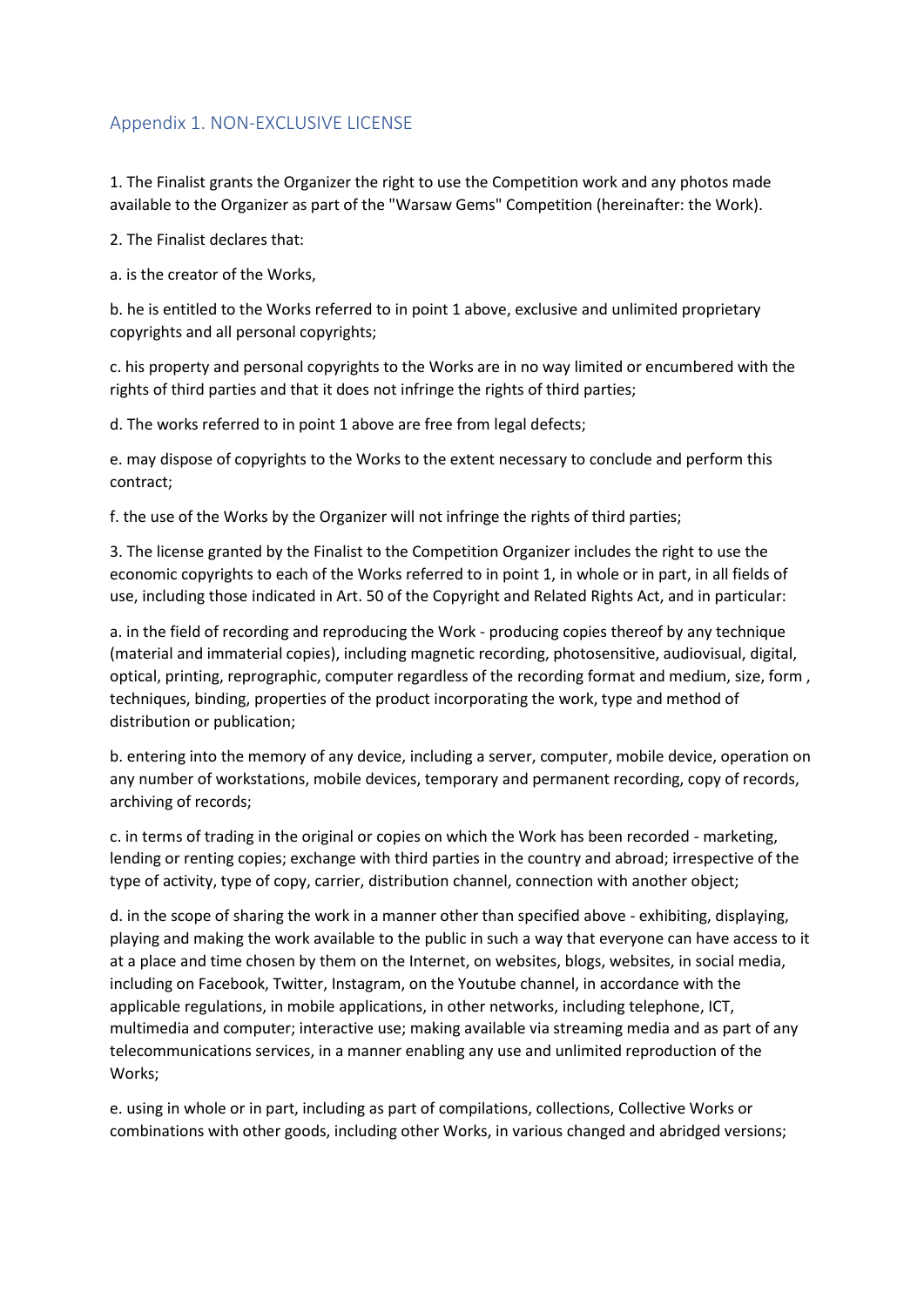f. in terms of downloading, storing and displaying in a correct manner on all mobile devices, such as tablets, smartphones, electronic publications (e-books) reader;

g. all forms of use, display and distribution of the Works, in a graphic form (including in particular on all kinds of advertising / promotional media in the city space, including large-format media, tables, benches, folders, guides, brochures, posters, leaflets , other smaller printed materials, roll-ups, promotional walls and stands, on gadgets, as well as in the press), text, electronic and computer recording (including, in particular, on all kinds of multimedia screens in urban space, in public transport, at stations and stops of public transport, various types of multimedia presentations), as well as other forms, both in printed and electronic, digital or computer versions, including dissemination, operation and distribution within mobile applications, as well as sale and free sharing via mail order and online, press releases, incl. printed and online, both Polish and foreign, on any portals, websites, vortals, on any websites, social media, in the form of inserts on any known media, etc .;

h. any use, incl. in information, advertising and promotional messages of the capital city of Warsaw, including those related to the Works and the Organizer, as well as the exclusive right to authorize reprints in the press, the Internet and other media.

i. in the field of reproduction and distribution in television or radio transmission, including distribution of the program recordings on the Internet.

4. The license is non-exclusive and entitles the Organizer to use the Works without territorial restrictions.

5. The license is granted without time limits.

6. The license is granted free of charge.

7. The finalist agrees to place a note indicating his authorship in any place, e.g. on the back cover of a given publication or in the form of a label (e.g. alt attribute) assigned to the photo and visible to the recipient when the cursor hovers over the photo. The Note need not be placed directly under the Work.

8. The Finalist declares that he will not exercise personal copyrights in relation to the Organizers and their legal successors, as well as entities to which the Organizer has granted further licenses.

9. The Finalist authorizes the Organizer to affix individual Works with signatures / descriptions selected by the Organizer.

10. The scope of the license also includes the right to grant permits to dispose of and use studies of the Works and the right to authorize the Organizer to exercise dependent rights in the fields of use indicated in point 3.

11. Within the framework of the rights specified in point 10, the Organizer, in particular, has the right to freely use all or freely selected fragments of the Works. The Finalist grants the Organizer permission to make any changes and modifications to the Works, including cropping of photos, changing their colors, changing the resolution, saving to various graphic formats.

12. The Finalist authorizes the Organizer to grant a sub-license covering all the Organiser's rights to any entity.

13. For granting a sub-license by the Organizer, the Finalist does not receive any remuneration from the Organizer.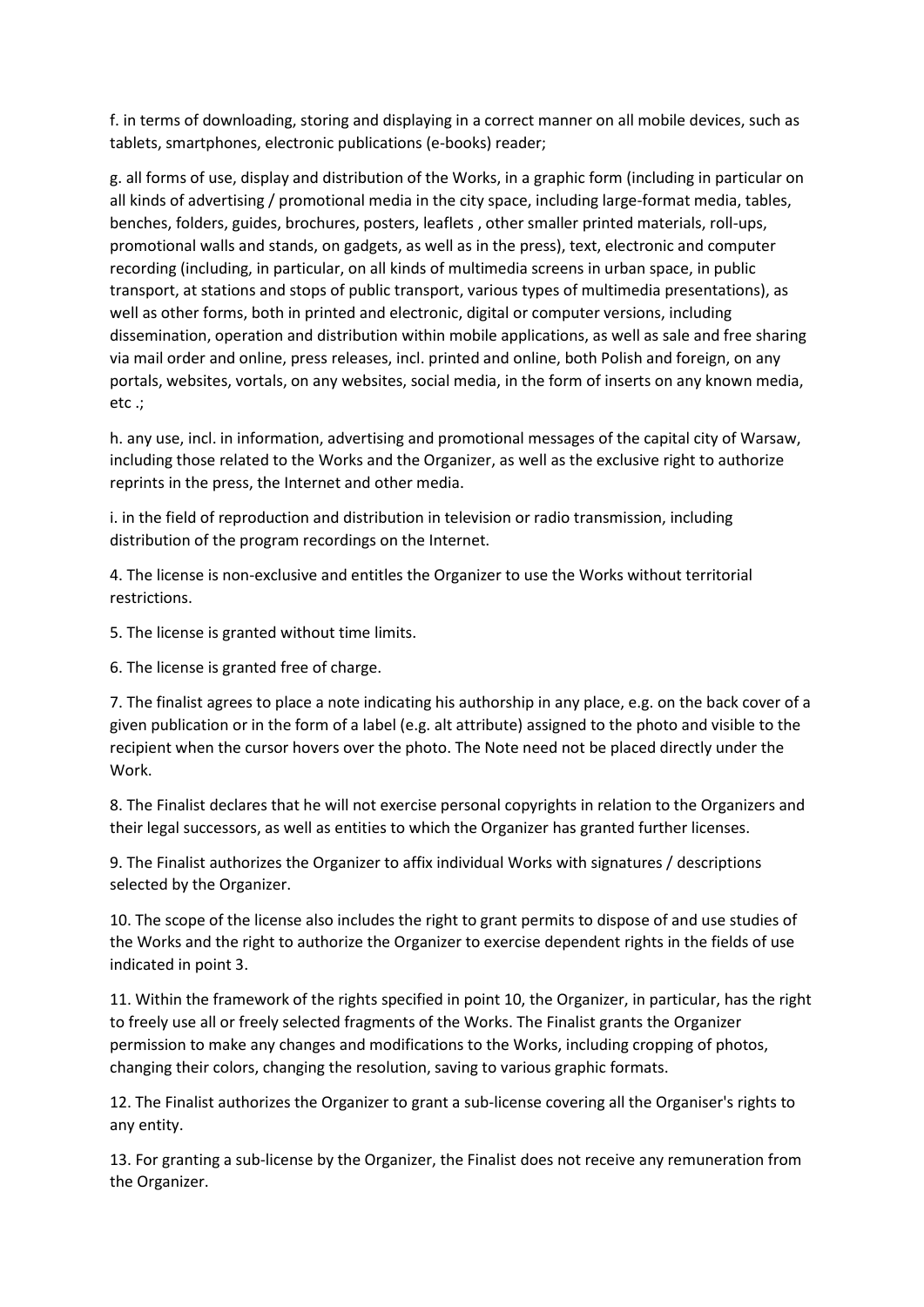14. In the event of claims by third parties against the Organizer, in particular for infringement of economic and personal copyrights or the right to use the image, the Organizer will immediately notify the Finalist of the content of such claims.

15. Immediately after receiving from the Organizer the notification referred to in point 14, the Finalist will provide the Organizer with exhaustive, written explanations, taking a position on the legitimacy of these claims. Thereafter, the Finalist will take action to counter such claims or to redress such claims.

16. If third parties take legal action against the Organizer in order to pursue the claims referred to in point 14, the Organizer will immediately summon the Finalist to participate in the appropriate proceedings on the part of the defendant. When joining the pending proceedings on the defendant's side and in the further course of the proceedings, the Finalist will take all measures provided for by law to release the Organizer from participation in these proceedings, and if it proves impossible - to exclude the possibility of issuing a final judgment resulting in the Organizer being obliged to provide any services. or influencing its reputation and good name.

17. The Finalist is obliged in each case to reimburse the Organizer for all documented costs and expenses incurred by him in order to defend himself against claims raised by third parties (in particular litigation).

18. In the event of issuing a legally valid decision awarding certain benefits from the Organizer or leading to deterioration or damage to the economic interests of the Organizer, the Finalist is obliged to compensate the Organizer for the damage incurred in this respect to the full extent.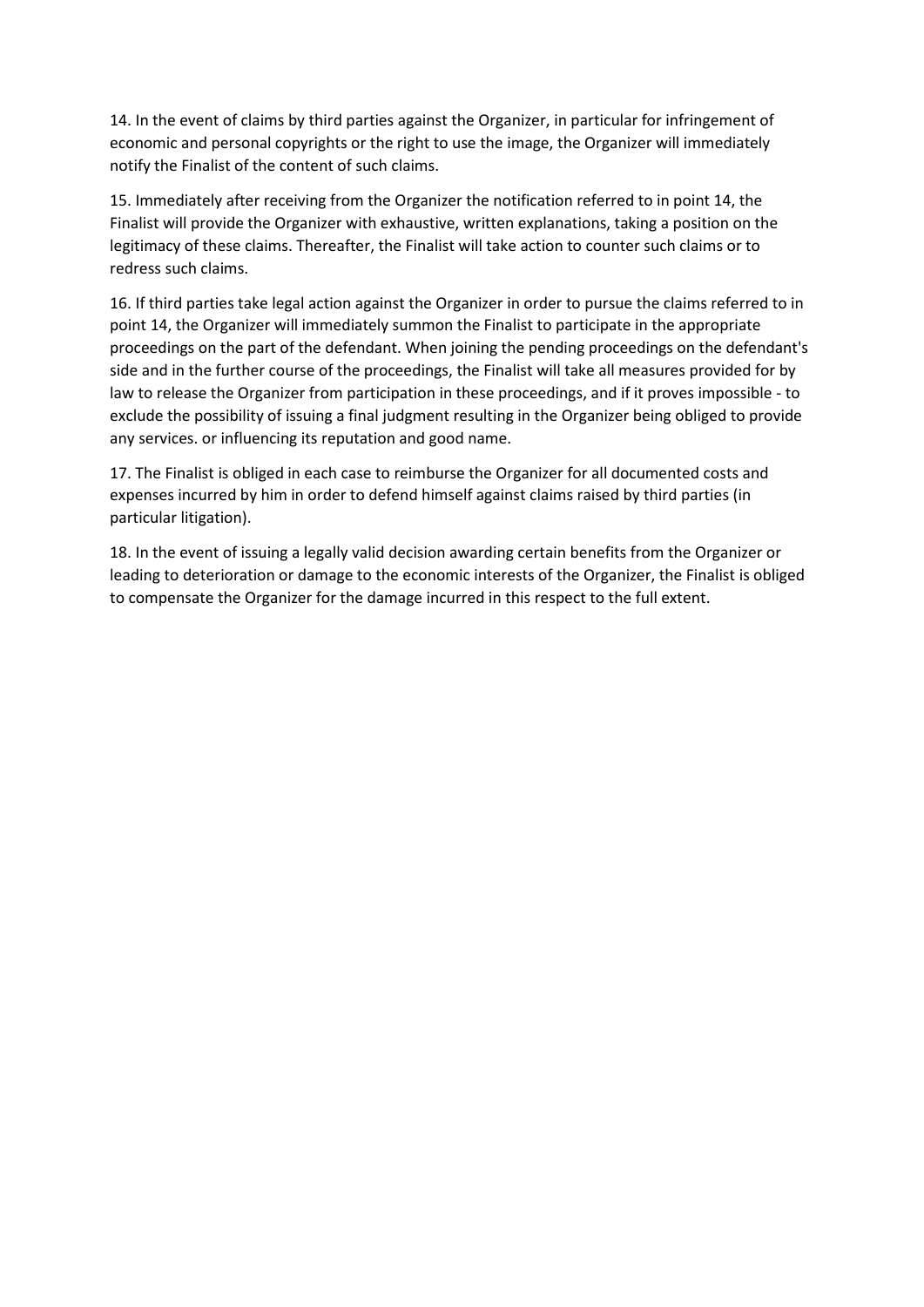# Appendix no. 2. Consent to record and disseminate the image

I, the undersigned ……………… ... ……………., residing in …………… .. (postal code ……… ..) at the street …………………… …………………………………… ...; holding a Pesel number ........................... .. ... I give my unlimited, including as to the time and territory, irrevocable consent to:

1.free determination and fixation, use / publication and duplication / reproduction of my image, photos / frames, video material made during the competition: "Warsaw Gems", organized by the Capital City of Warsaw, represented by the Warsaw Tourist Office (address: Pl. Defilad 1, 00-901 Warsaw), called the Organizer, including the report from the awards ceremony, as well as included in the photos constituting the competition entry:

a. for the statutory purposes of the Capital City of Warsaw - Warsaw Tourist Office,

b. for the purposes of promotion and advertising of the Capital City of Warsaw as an attractive tourist destination, as well as promotion and advertising of the Competition,

c. without the need to approve them each time,

- d. as a whole and in any selected fragments, using any technique,
- e. along with freely chosen images and statements of other people,
- f. along with freely chosen comments.

2.free dissemination / publication of my image:

a) using any medium, including on the Internet, including on websites and social networks such as Facebook, Instagram, etc. and on channels / websites, in particular YouTube, on the PR Newswire website (including in the form of a press release, multimedia press release made available, unlimited in time and territory, number of journalists and press agencies),

b) by including software made available to the public, including using a web application that allows users to view photos and audiovisual materials, as well as download and use them,

c) public broadcasting, rebroadcasting and playback, making it available to the public in such a way that everyone can have access to it at a place and time chosen by them; in public presentations, in urban space, including in particular on all kinds of multimedia screens in urban space, in public transport, at stations and stops of public transport,

d) in printed publications (e.g. folders, guides, leaflets, posters, roll-ups, promotional walls, stands, gadgets, press articles) and any other materials, including advertising, promotional and informational materials, in particular enabling display photos containing the image on media in the urban space, including large format, backlit media, film spots, mobile applications.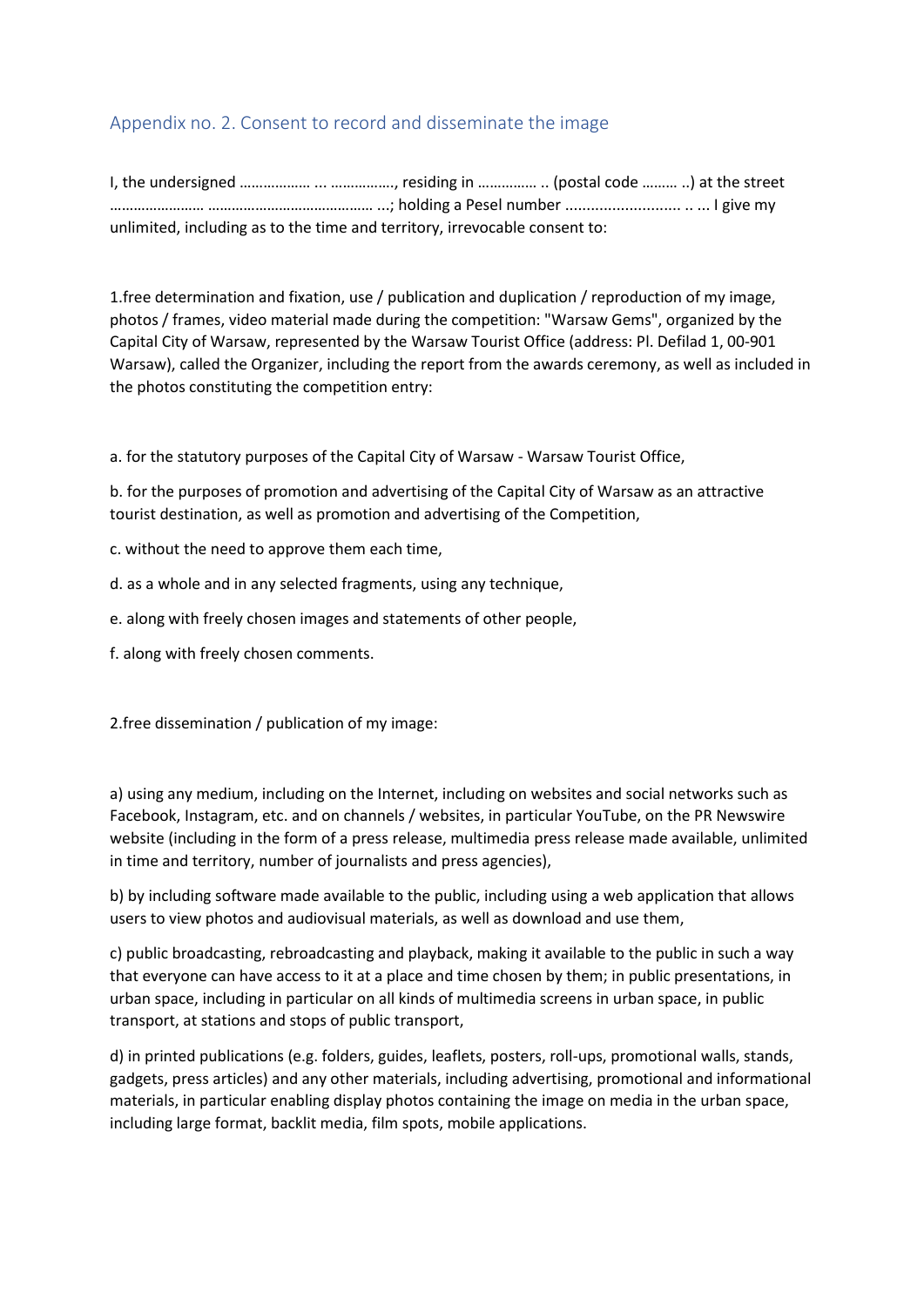This consent is given to the Capital City of Warsaw with its seat in Warsaw (address: Plac Bankowy 3/5, 00-950 Warsaw), NIP: 525-22-48-481, represented by the Warsaw Tourist Office, established by Resolution No. XXIX / 395 / 2000 Council of the Capital City of Warsaw of December 21, 2000, as amended by Resolution No. XXXIV / 1026/2008 of the Council of the Capital City of Warsaw of May 29, 2008 (Plac Defilad 1, 00-901 Warsaw).

The consent in question covers the authorization to make available by the Capital City of Warsaw of my image to entities and third parties to the extent and for the purposes indicated in the consent.

At the same time, I declare that it has been shown to me and that I have read the information clause regarding the processing of my personal data.

………………………………………………………………………… ..

(date and legible signature of the person giving consent)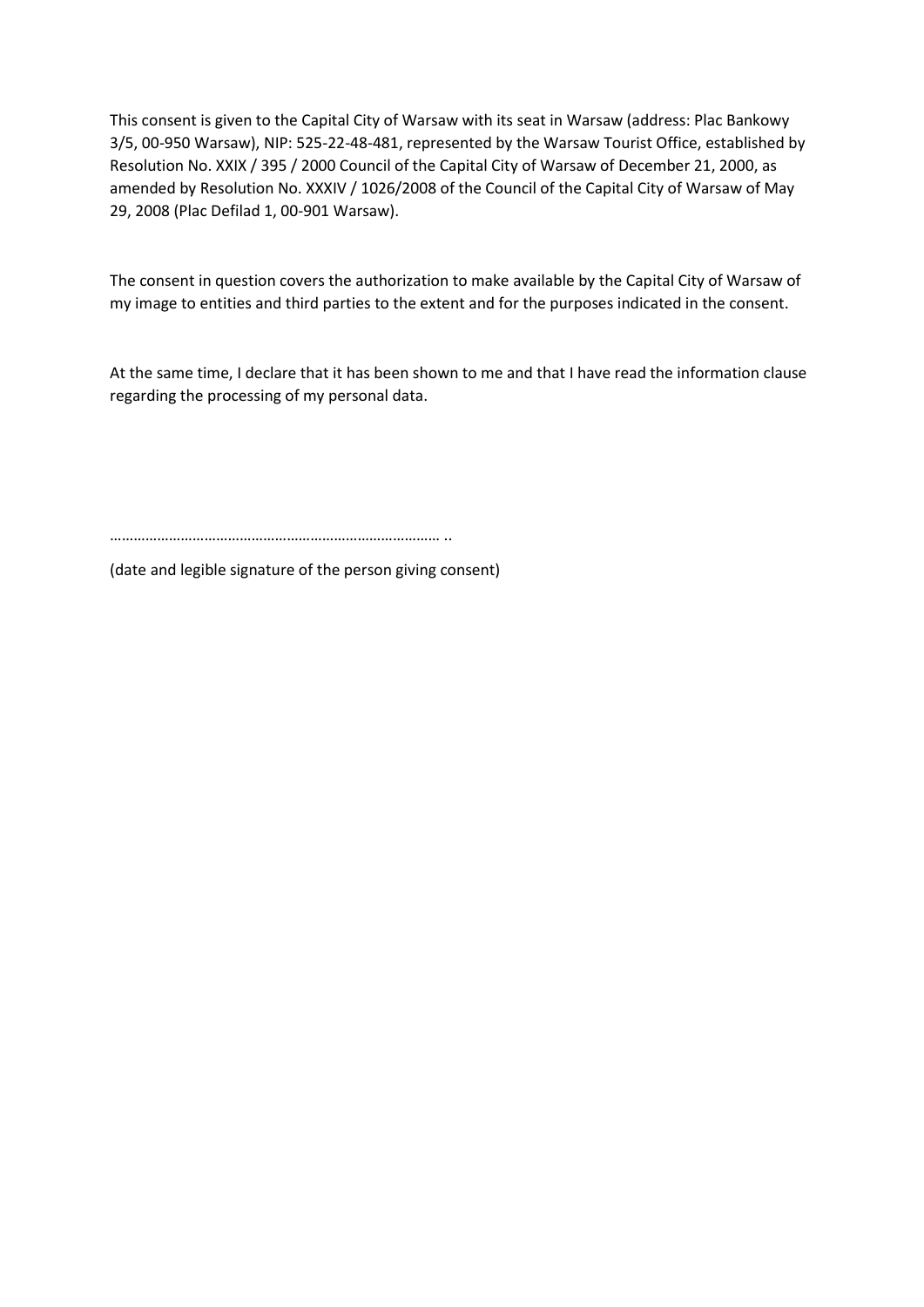# Appendix no. 3. Consent for the consolidation and dissemination of the image

I, the undersigned ……………… ... ……………., residing in …………… .. (postal code ……… ..) at the street …………………… …………………………………… ...; holding a Pesel number ........................... .. ... I give my unlimited, including as to the time and territory, irrevocable consent to:

1.free determination and recording, use / publication and duplication / reproduction of my image, photos / frames, video material made during the implementation of the Spot promoting Warsaw tourist routes, produced in connection with the competition entitled: "Warsaw Gems", which was organized by the Capital City of Warsaw, represented by the Warsaw Tourist Office (address: Pl. Defilad 1, 00-901 Warsaw), hereinafter referred to as the Organizer.

a. for the statutory purposes of the Capital City of Warsaw - the Capital Tourist Office,

b. for the purposes of promotion and advertising of the Capital City of Warsaw Warsaw as an attractive tourist destination,

c. without the need to approve them each time,

d. as a whole and in any selected fragments, using any technique,

e. along with freely chosen images and statements of other people,

f. along with freely chosen comments.

2.free dissemination / publication of my image:

a. using any medium, including on the Internet, including on websites and social networks such as Facebook, Instagram, etc. and on channels / websites, in particular YouTube, on the PR Newswire website (including in the form of a press release, multimedia press release made available, unlimited in time and territory, number of journalists and press agencies),

b. by including in the resources of software made available to the public, incl. using a web application that allows users to view photos and audiovisual materials, as well as download and use them,

c. public broadcasting, rebroadcasting and playback, making it available to the public in such a way that everyone can have access to it at a place and time chosen by them; in public presentations, in urban space, including in particular on all kinds of multimedia screens in urban space, in public transport, at stations and stops of public transport,

d. in printed publications (e.g. folders, guides, leaflets, posters, roll-ups, promotional walls, stands, gadgets, press articles) and any other materials, including advertising, promotional and informational materials, in particular enabling display photos containing the image on media in the urban space, including large format, backlit media, film spots, mobile applications.